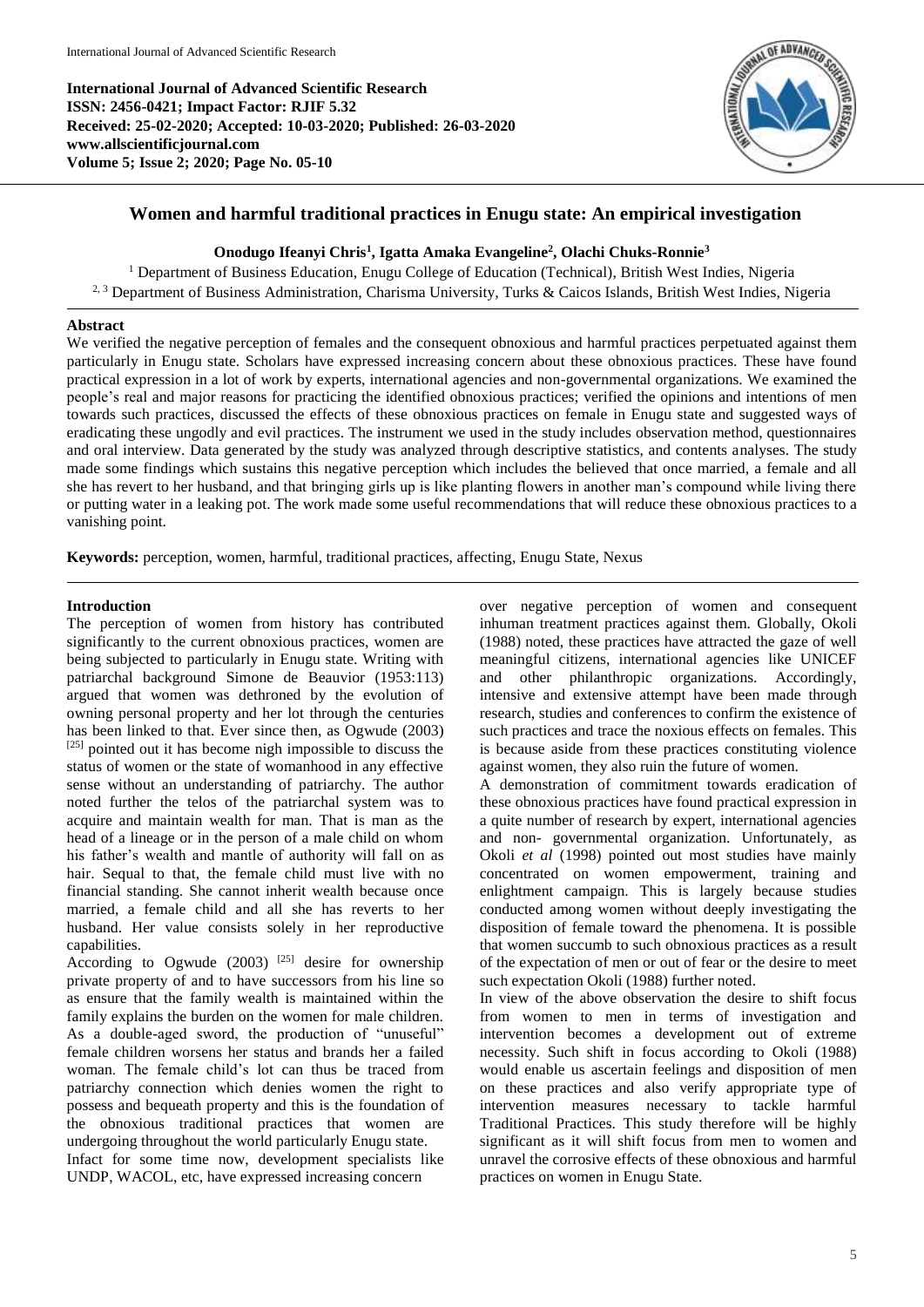# **2. Background to the Study/General Overview of Perception of Women**

In the  $15<sup>th</sup>$  century, according to Ogwude (2003:3) <sup>[25]</sup> the Catholic Church instituted an open enquiry into whether women had souls. Obviously, this was simply a euphemistic way of asking if women were human! Even after it had been conceded that women are possibly human, St. Thomas still contended that a women lacked virility and was in fact an, "incidental", "occasional" an incomplete being: or an imperfect man. St Augustine in his summation was less abrasive remarking nonetheless that they are neither "constant" nor "stable". Ogwude (2003:4)<sup>[25]</sup> further noted, that in 1917 the canon law also decreed that women was "the devil's doorway" a position revalidated in 1984. She further asserted that the Koran proclaims man's "superiority based on the qualities in which God has given him preeminence because he provides dowry for women.

The tragic plays of the Greek poet/dramatist, Sophocles (496-406BC) unfortunately did not portray women in good light. His Theban plays formed an essential aspect of the canonical texts in the syllabus of most undergraduate survey courses. In fact as early as that time, he doubted if women will recognize her son. Similarly, Sigmund Freud and his essentially phallocentric analysis of female sex reduces the dignity of womanhood to insignificant level. His oedipal and electra complex bears eloquent testimony of his view about women.

More recent studies in psychoanalysis explain man's degradation of female as cognitive and learned prejudice despite the role of women in development which has attracted world-wide attention as documented by Benson and Duffield (1979)  $^{[12]}$  Ahab-yehia (1977)  $^{[6]}$  African – American Scholars Council Inc. (1995) Ssenkoloto (1983) [3] and Okoli *et al* (1988) among others.

Despite the above documentations, notable secular philosophers participated in this vilification of women. Aristotle cited in Ogwude  $(2003)$ <sup>[25]</sup> asserted that she was afflicted with a natural defectiveness". Counting his own blessing, Plato said he was grateful first for being free and then for being a man. Pythagoras went extreme by asserting that man was created by a good principle, the same as has created order, and light; and women by an evil principle the same as has created chaos and darkness.

On his own part, Hegel  $(1967)$  <sup>[8]</sup> reduces women to stereotype and limits her activities to the home. Similarly, president Buhari once quoted as saying that his wife belongs to the kitchen and one other room. Using Sophocles' Antigone as basis for his rehetoric, he contends that women can only rely on her relationship with a brother for universal unsciousness and social expression. He writes in addition that "in externality" her sex organs were "passive" and "subjective". Continuing, Hegel contends further that the "difference in the physical characteristics of the two sexes has an intellectual and ethical significance. He abusively remarked that a woman's sex organs render her incapable of thinking

Despite the fore goings, the crucial and strategic role of female sex in development has drawn worldwide attention. Across the broad spectrum of the African continent, scholars are out studies on the best way of eliciting meaningful development initiative from women. This is because women who according to Okoli (1988) constitute a significant percentage in the globe population are not making corresponding impact on development. This is a worrisome matter to both governmental and non-governmental development agencies. The search for possible explanation for this apparent paradox according to Okoli (1988) was spearheaded by the UNO through conferences on women in development in Mexico (1975), Copenhagen (1980) Nairobi (1985) and Beijing China (1995) among others.

## **3. Problem Statement**

Speaking specifically about Nigeria, Okoli (1988) contends that women constitute a significant percentage of global population yet in development literature has revealed minimal contributions to women. Nigeria's developmental efforts n all spheres of human endeavour, women in Nigeria particularly women in Enugu State appear to occupy the back stage not necessarily because of their innate inferiority status, but rather because of discrimination and traditionally – rooted bias, discrimination and marginalization against them. These unwholesome practices have noticeably become worrisome for it has assumed an alarming proportion and assumed a disturbing dimension. This equal necessitated this study. Arising from this, the questions that this study tends to raise are:

- 1. What are these obnoxious and harmful practices against women in Enugu State.?
- 2. What are the people's real and intentions for practicing the identified harmful traditional practices?
- 3. What are the disposition of men to these harmful practices against females particularly in Enugu state?
- 4. What are the effects of these practices on women in Enugu State?
- 5. What can be done to eliminate these unwholesome practices or reduce them to a vanishing point?

These and more are the main trust of the paper.

### **4. Objectives of this Work**

The broad objective of the work is to verify the nexus between perception of women and harmful practices against them in Enugu State.

### **The specific objectives are**

- 1. Identify these harmful practices against females in Enugu State.
- 2. ascertain the people's real and major reasons for practicing the identified obnoxious practices in the State.
- 3. Verify the disposition of men to these practices directed at women.
- 4. Examine the effects of the practices on women in Enugu State.
- 5. Suggest methods of eradicating these practices on women.

### **Research Methodology**

# **Data Collection Instruments**

# **1. Observation method**

We used observation method. This is because this method brings the researchers into face to face, with people in village squares, burial/funeral ceremonies and festivities. Through this method the researchers gained tremendous insight into problems of these maltreatment against them.

The researchers observed circumcision, traditional feasts for purification, and for atonement. Equally through the method the researchers observed young girls during circumcision.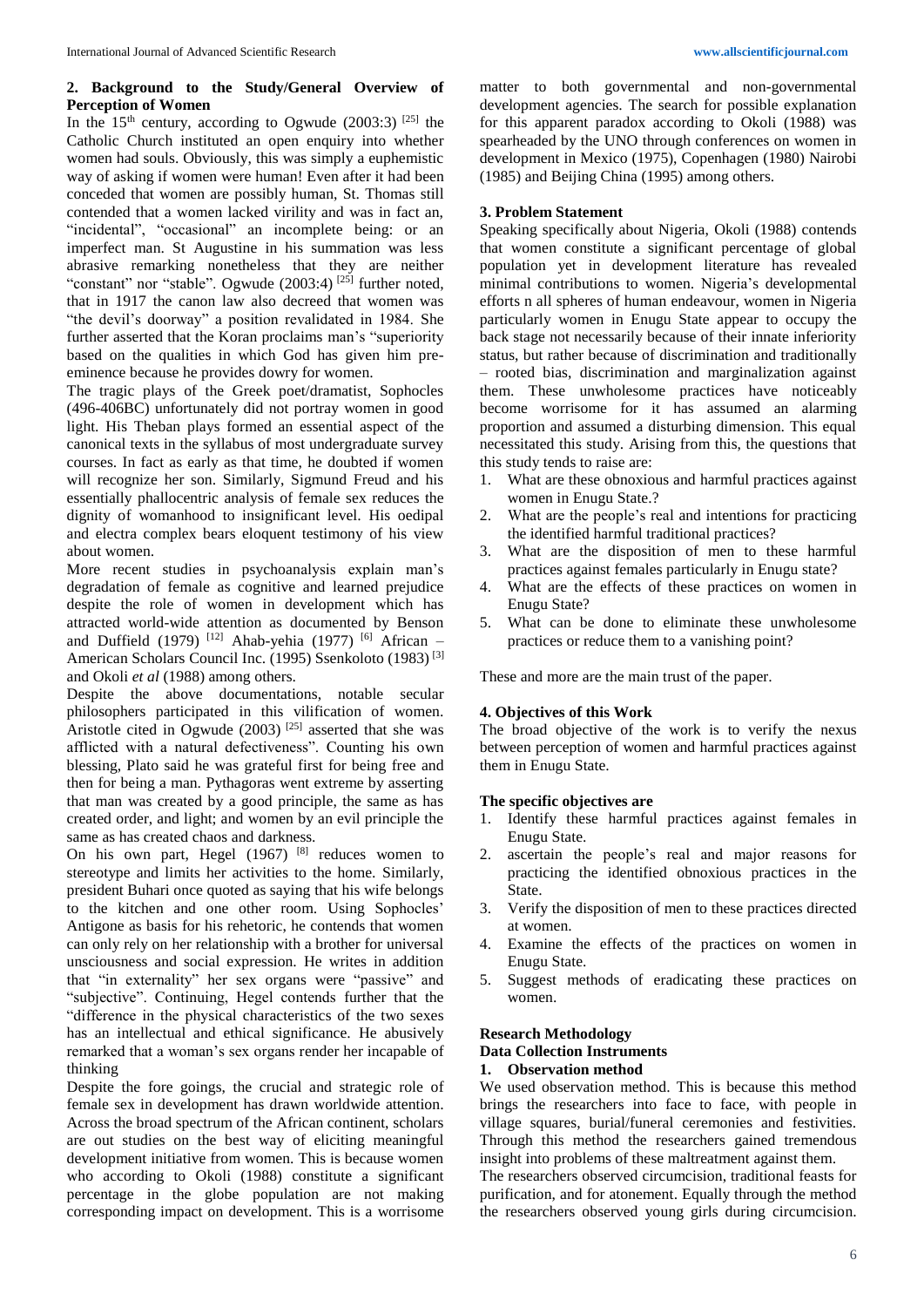By identifying with the people under study, the researchers observed preferential treatments given to male child; maltreatment given to widows and the girls undergoing circumcision ordeal.

### **2. Questionnaire**

We developed and standardized questionnaire and develop appropriate skills of administering the instruments. These were administered to people in the population under study.

## **3. Oral Interview**

Indebt oral personal interview were further deployed to some groups who are knowledgeable in the issues and practices involved.

# **Method of Data Analysis**

Descriptive statistics was used to analyze the data collected for the study. Percentages and mean were equally used.

# **Brief Literature Review**

According to Okoli, Onah and Amujiri (1998), in no other sphere of women studies have literature proliferated as in deplorable conditions of female in the developing nations. The pathetic and deplorable conditions of women has assumed a matter and/or subject of serious intellectual concern that literature on it have not only proliferated, but have revealed more information on the problem of women. Hence, in a survey of the position of women in Latin America, Bronstein (1982:168) [14] cited in Okoli *et al* (1998) concluded that:

Although peasant women are oppressed as citizens of under developed countries and as peasants living in terrible impoverished conditions, it is their oppression as women in male-dominated societies that is the focus of this book. More than 40 peasant women from Ecuador, Bolivia, Peru, Elsavador, and Guatemala speak out about man's control over their lives by enforcing their (men's) "right" to women's labour, to beat them, have sex whenever they like it and denying them access to education, the opportunity to have birth control-in short to become persons in their own right by developing a consciousness of their own.

The situation above by Bronstein is not unique to Latin America. This is same throughout the developing nations. Many authors are in agreement. Fox (1977), in his "Nice Girl" identifies and discusses three basic strategies used by society to regulate the freedom of women and exert control over their beahviour. These are confinement, protection and normative restriction. Mince  $(1982)$  <sup>[21]</sup>, in a similar vein, examines life within the traditional Arab Family, and explains the notions of honour, shame and identity which condition women's experience, and analyses how ordinary women cope with her extended family being adapted to modern urban life.

In Bangladesh, Cain, *et al*, (1979) analyse women's role in rural economy in which society is marked by a powerful system of male dominance: patriarchy. But if the condition of women in patriarchal society is deplorable, it is equally objectionable in a matrilineal society. Richards (1982), describes girls' initiation ceremony among the Bemba, a matrilineal society, the element of the ritual and its importance in the Bemba tribal system. She effectively shows how women's ceremonies portray and try to enforce the social obligations of marriage and the institution of the kinship group, and the conflict that this involves.

According to Okoli (1998) all these documented harmful societal discrimination against them are supported by

identification of specific practices which afflict individual woman. Abdalla (1982), succinctly portrays this in well – written book, Sisters in Affliction Circumcision and Infibulations of women in Africa. Female circumcision is among the condemned evil practices against women which have attracted world-wide attention. In Egypt, Assad (1980), has documented the evils of this practice in his work "Female Circumcision in Egypt: Social implications, current Research and prospects for change". Female circumcision, or Female Genital Mutilation (FGM) has been identified as a curse on women reproductive ability in addition to exposing them to all kinds of health hazards.

## **What are these Harmful Traditional Practices against Women?**

According to Inter-African Addis Ababa, Ethiopia (2009) harmful practice, are those practices done deliberately by men on the body or the psyche of other human beings for no therapeutic purpose, but rather for cultural or socioconventional motives and which have harmful consequences on the health and the rights of the victims. While obnoxious practices are those practices that reflect the values held by members of a community for a long and are harmful to specific group especially women. As such, these harmful practices do negatively impact often irreversibly on the life of the girl, the spouse, the mother, the husband or family members, hence it is a negative societal phenomenon. These practices according to United Nations Division for the Advancement of women (2009) have remote and mysterious origins, and are based on absurd and vague reasons and violates the right of women.

These Harmful Traditional Practices according to Anor (2009) include the Female Gental Mutilation (FGM); Forced feeding of women; Early or Forced marriage; massage of the clitoris, Breast-ironing; domestic violence, culturally related food taboos, abduction and widowhood rites etc. they all have serious effects on the value placed on women and the girl child by society. These practices persist in the State because women and girls child have unequal access to education, wealth, health and employment inheritance, and other things that make like worthy of living. These harmful beliefs and behavior have anchored themselves deep in the area with a view to keep women in submission, as the good pleasure and whims of men. This we intend to verify its effects on women in the state under study.

# **1. Female Genital Mutilation**

According to Richard (1982) Female genital mutilation (FGM), or female circumcision refers to, surgical removal of parts or all of the most sensitive female genital organs. It is perpetuated in many communities around the world. FGM according to WHO as cited in Anor (2009) forms an essential aspect of the rites of passage ceremony for some communities, marking the coming of age of a girl child. Perpetrators of these inhuman act believed that, by mutilating the female's genital organs, her virginity will be ensured before marriage thereafter. The World Health Organization (WHO) insists that FGM has a serious effect on the health of women. The WHO further contended that FGM violates, other international human rights laws such as the right of the child to enjoy the highest attainable standard of health", as contained in article 24 (paras. 1 and 3) of the Convention on the Rights of the child. The period of mutilation varies from area to area the world over.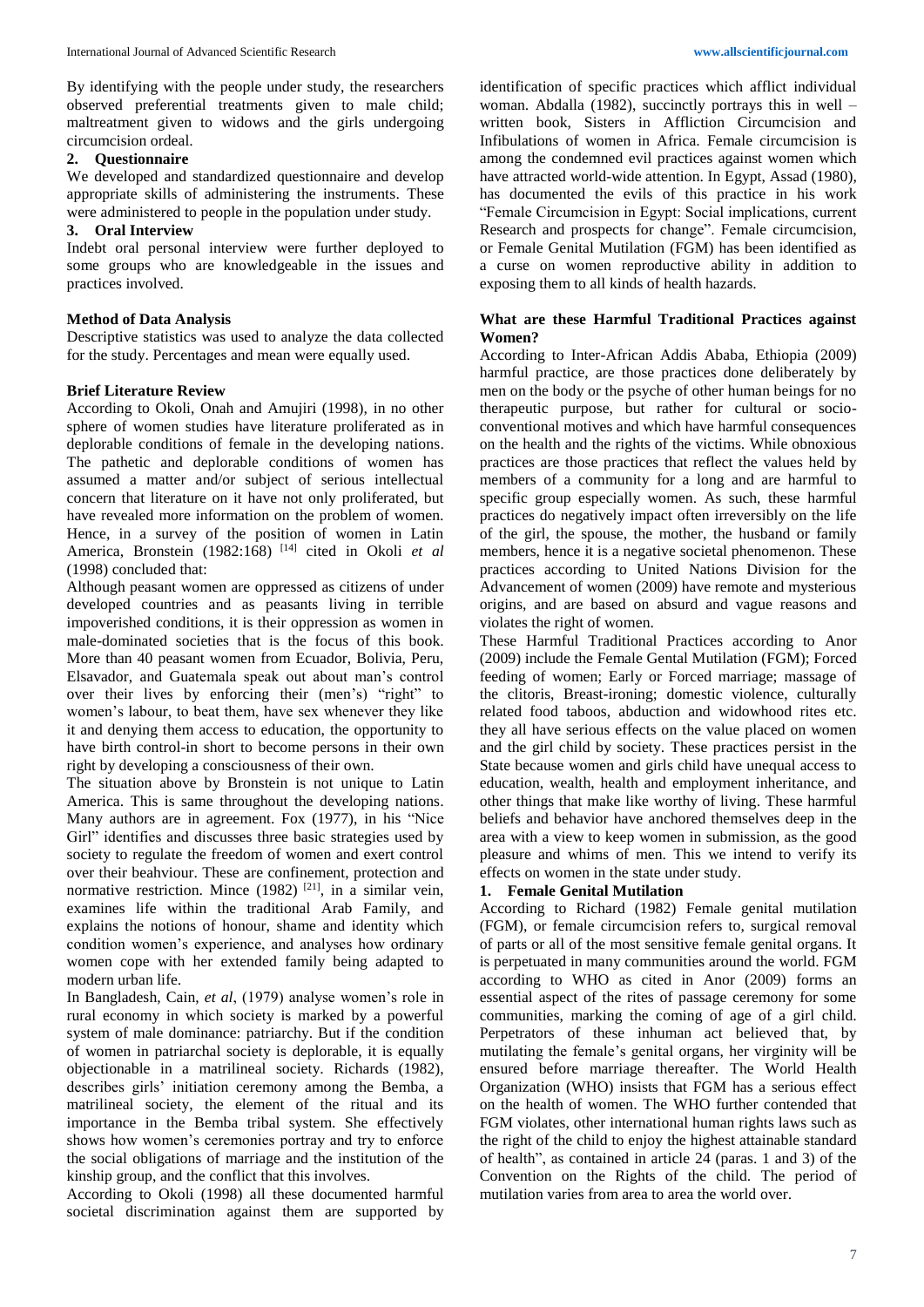#### **Reasons for FGM**

FGM is a custom or tradition synthesized over time from various values, especially religious and cultural believes. Scholars like Steward (1977), Fox (1977), Assaadm (1980) among others argued that the purpose of maintaining the practice include religion, custom, decreasing the woman's sexual urge, hygiene, and ensuring fertility, etc.

### **Effects of FGM**

## **Health and Psychological Implications**

According to WHO (2008) FGM has no health benefit but creates many health risks. WHO (2010) further asserted that the effects of mutilation have short-term and long-term implications? Haemorrhage, infection and acute pain are the immediate consequences. In rural areas where untrained traditional birth attendants perform the operations, BFGHS (2004) contented that complications resulting from deep cuts and infected instruments can result to death of the child. WHO (2014) argued further that most physical complications result from infibulations, although cataclysmic haemorrhage can occur during circumcision with the removal of the clitoris. It can also result in infections when carried out with unhygienic instruments. The WHO maintained that the application of traditional medicine equally results to infection leading to tetanus, general septicaemia, infertility and anemia. Rab – work B (2006), WHO (2008) noted that in addition it result to physical and emotional consequences FGM reflects severe gender discrimination. According to them it robs communities of the full contributions of females and limits there to attain their potentials.

#### **2. Son Preference**

According to WHO (2010) and ANOR (2009) Son preference has its origin on the tradition of inheritance and traceable to patriarchal system which allows wealth to be accumulated for man. Their conception is that man (male child) is the head of his father's wealth and that the mantle of authority falls on him. Due to this believe, the female child must live but with no serious financial backing. Ogwude  $(2003)$ <sup>[25]</sup> supported this patriarchal school of thought when he posited that a female child is not allow the inherit her father's wealth because once married, all she has reverts to her husband. According to Ogwude (2003)<sup>[25]</sup> a female child's value consists solely in her reproductive capabilities. Consequently, desire for private property accumulation and its ownership accounts for the son preference and the burden of female on male children. As a double-edge sword Ogwude  $(2003)$ <sup>[25]</sup> further noted, the production of "unuseful" female children worsens her status and brands her a failed woman.

Ogwude (2000) <sup>[25]</sup> hypothetically  $x -$  rayed the plight of female child and the desire for sons preference thus: once born, the female child is doomed to a life of dependency first on her father and later on her husband and she must bear the emotional and psychological pill out of such dependency.

#### **Consequences of Sons Preference**

Sons preference has unfortunate and undesirable consequences to the women or girl child in particular and the entire society in general. In Enugu State in particular, family administration revolves on the male children. This is because as Ogwudi (2003) noted the preservation of family name is guaranteed through the sons. The fear of not

preserving and maintaining a family name due to lack of a male child prompts families to wish to have a son. Hence one of the consequences of son preference is polygamous family life. In attempt to get a male child, some men may take a second or a third wife to be sure of getting a male child. This has undermined the Christian life of some men in Enugu State through marrying many wives which Christianity frowns at.

Another consequence of this desire is the high rate of divorce in Enugu state which is traceable to lack of male child in a family. Some families in Enugu State have divorced their wife due to inability of the wife to bear a male child. Most of these men according to Onah (2016) believe that son is the family pillar and the well as a means of family continuity.

Unjustifiable maltreatment of women without male child is another consequence of sons preference in Enugu State. In some communities, in the State most female are not given opportunity to attend good school. There is also discrimination in the feeding and care of female infants especially in procurement of Christmas cloths and in sending children to go for holidays etc.

Furthermore, it has lead in protracted legal tussle over ownership of property. Whenever a man who has no male child dies, the man's family used to struggle over the deceased's property with his wife. The immediate family will feel that the property should be reverted to them since the man has no male child.

The practice of adoption is another consequence of son preference. In traditional Igbo setting, adoption is an alien culture. Most "royal" or "blue" blood family frowns at bringing into the family somebody with strange blood through adoption of a male child. In some cases, the adopted male child will be a torn in the flesh of family members who adopted the child and who has nothing in common with him.

# **3. Widowhood Maltreatment Practices**

A widow as the name implies is somebody whose husband has died and marks of permanent physical separation between the died husband and living wife. In a traditional Igbo setting a widow desires decent treatment considering the trauma such person undergo after her husband's death. However, in Enugu State, the reverse is the case. For most widows in the State are subjected to inhuman treatment. Most of them are suspected to have been instrumental to their husband's death. This is why widows in the State are forced by tradition into a process of proving her innocence and she must undergo extremely distressing rites. In some cases, widows in Enugu State are forced to drink the water used to wash the dead body. She is denied sleep, food and appropriate care.

Widowhood practices in Enugu State violate fundamental human rights of women due to inhuman treatment they are subjected to. Mamah (2016) in his study documented how in Nimbo in Uzo-Uwani Local Government Area of Enugu State, wives of king mourned their husband for a total of seven years before such man is buried and another one year after interment. Mamah (2016) however, pointed out that the advent of Christianity has helped to waterdown most of such practices against widows.

In the olden days, in the Eastern part of this country, widows were meant to mourn their dead husband between ten months and two years during which they remain in secluded areas. Mamah further noted that in some areas, widows would not also take their bath for about three weeks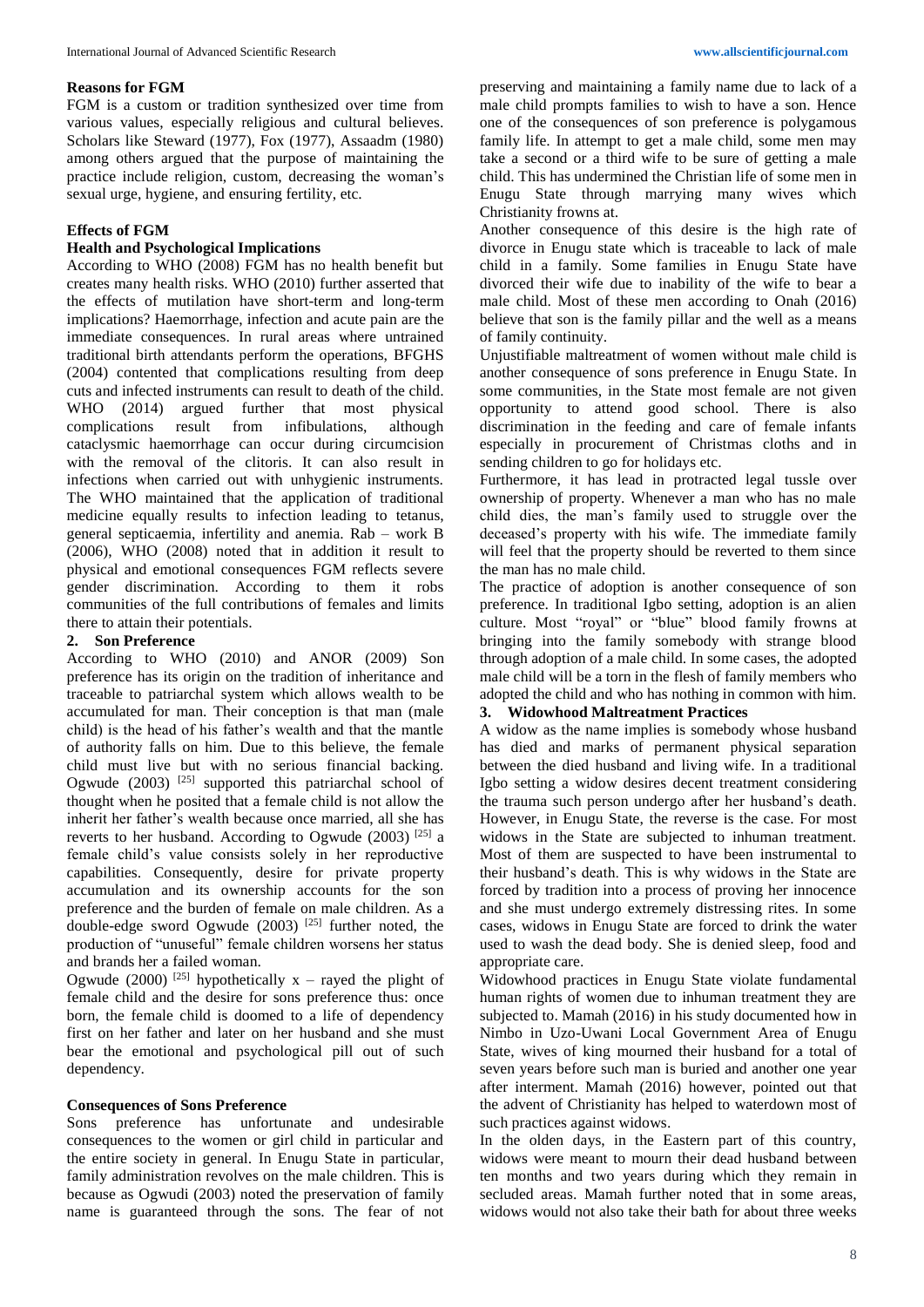after which they are accompanied in the dead of night to a river for shaving and bathing. During such journeys people are not allowed to see them because they are naked. There they will take an oath to prove their innocence over their husband's death before shaving exercise. Should there be any suspicion that the women had a hand in the death.

In Enugu State today, there are a lot of maltreatment of widows ranging from the denial of rights or privileges; physical assault; seizure of husband's properties both moveable and immovable prevention of widows from participating in burial ceremonies; oat-taking to prove her innocence and taking widows to shrine for covenant (Igbandu) before they mourn her husband. In some areas they are forced to dip a kola nut into water used in bathing her late husband and chew the kola nut.

According to Vanguard Newspaper of April (2016), in Ezeagu Local Government Area of Enugu State for instance widows had to mourn their spouses for one year in black dresses, black ear rings, necklaces and black foot wears. The newspaper reported that widows are made to stay indoors for six months before appearing in public after observing certain rites of the community. In the same Ezeagu, for instance widows of Ozo title holders observe more strenuous task while mourning their spouses. After the burial of their husbands, they are made to stay in secret rooms where people are not allowed to enter unless female virgins and older. The widows in question are forced to stay in the secret room for two weeks where food and water were given to them by virgins before coming out to observe other cleansing rites before such widows could mix with the community and the outsiders in that community.

### **4. Early or Child Marriage**

Another traditional practice that has equally affected females is early or child marriage. Women have kicked against this practice and have used all sort of strategies to frustrate it. Nawal (1983), writing under the title, Women at point zero, a feminist novel and "paradise", describes how a young Arab girl from a poor family ran away from the repulsive elderly husband she was forced to marry and took to streets in Cairo. In northern Nigeria, a young Kanuri girl, had to amputate her leg rather than marry an elderly man her parents chose for her as a husband.

# **Consequences of Early/Proceed Marriage**

Agreed upon and consummated before the girl is 18 years old, with her sexual organs not yet mature, and her consent irrelevant, early marriage is a tragedy for females. According to WHO, For that reason, early marriage is like child trafficking and both are bad. The WHO X-rayed consequences of early/forced marriages to include: domestic violence and rape; undesired pregnancies; death of the girl in question.

# **5. Domestic Violence against Women**

Scholars like Okoli (1988), Minces (1982)<sup>[21]</sup>, Young (1985) among others noted that In many areas of Africa, violence against women and girls is widespread. According to them gender-based violence refers to physical and brutal attacks against women by her husband. In most cases, it is an attempt to force woman into unwanted sexual intercourse. Domestic violence affects women adversely and therefore harmful.

## **Findings of the Study**

The study identified the following obnoxious practices

against women in Enugu State. Female genital mutilation, son preference; keeping women in miserable condition after her husband's death, early or forced marriage; giving young girls to gods or fetishes (Igere); differential assess to property; denial of women from inheriting property of parents and or husband; domestic violence among others.

From various gather gathering instruments content analysis of the documents we assessed, responses of respondents in the questionnaires and what we observed, we discovered that many reasons were given for that inhuman behaviour towards women. All the reasons border and stem from the fact that Enugu State society is largely patriarchal. The males in the area understudy desire to perpetually exercise their domination on their women. This finds practical expression on son preference syndrome and the anxiety associated with sonless couples. In almost all communities in Enugu State, boys are given preferential treatment. Here, girls are perceived as objects that should be seen and used in the house, thereafter given for marriage. This accounts also for reasons given for female circumcision; differential assess to wealth; inheritance and school; the reasons being simply that a woman occupies a secondary and inferior place in society, the practices are highly glued to culture and all though culture can change according to Okoli *et al* (1998) the change is usually sluggish and difficult because of inherent resistance from the people who are unsure of what will happen tomorrow..

The study further revealed that the idea for a tradition of keeping a widow in a bad condition ranges from respect for the dead man, through suspicious that a widow is instrumental to the death of her husband to cultural reasons. The study also discovered that men's attitude towards these practices in the area understudy shows that many men there faviour these practices against women. Not only that they feel satisfied that these practices are existing but that they see nothing wrong with these practices.

Finally, it was revealed from the study that the effects of these obnoxious practices against women in the area of study are numerous. These include clear lack of confidence on the part of girls in the state; lower literacy level of the women, exposure of women to high reproductive risk; poor empowerment of women, physical, social emotional and psychological dislocation of females in the area under study among others.

### **Conclusion**

From our discussion so far, desires for the private property owners to have successors from his linage and to ensure that the family wealth is maintained within the family explains the burden on the woman for male children. As a doubleaged sword, the production of "unuseful" female children worsens her status and brands her a failed woman. This is more pronounced in Enugu State where women are not allowed to inherit her father's wealth because once she is married a woman and all she has reverts to her husband. The female child's lot can therefore be traced from this ungodly and heartless custom which denies women right to possess and bequeath property and this is the foundation of the obnoxious practices that women are undergoing in Enugu state today. Their value consists solely in their reproductive capabilities and she is treated like slaves in those olden days. This has made people to perceive women as an accidental human being to humanity in Enugu state and that is why in Enugu state to day, bringing up girls is like